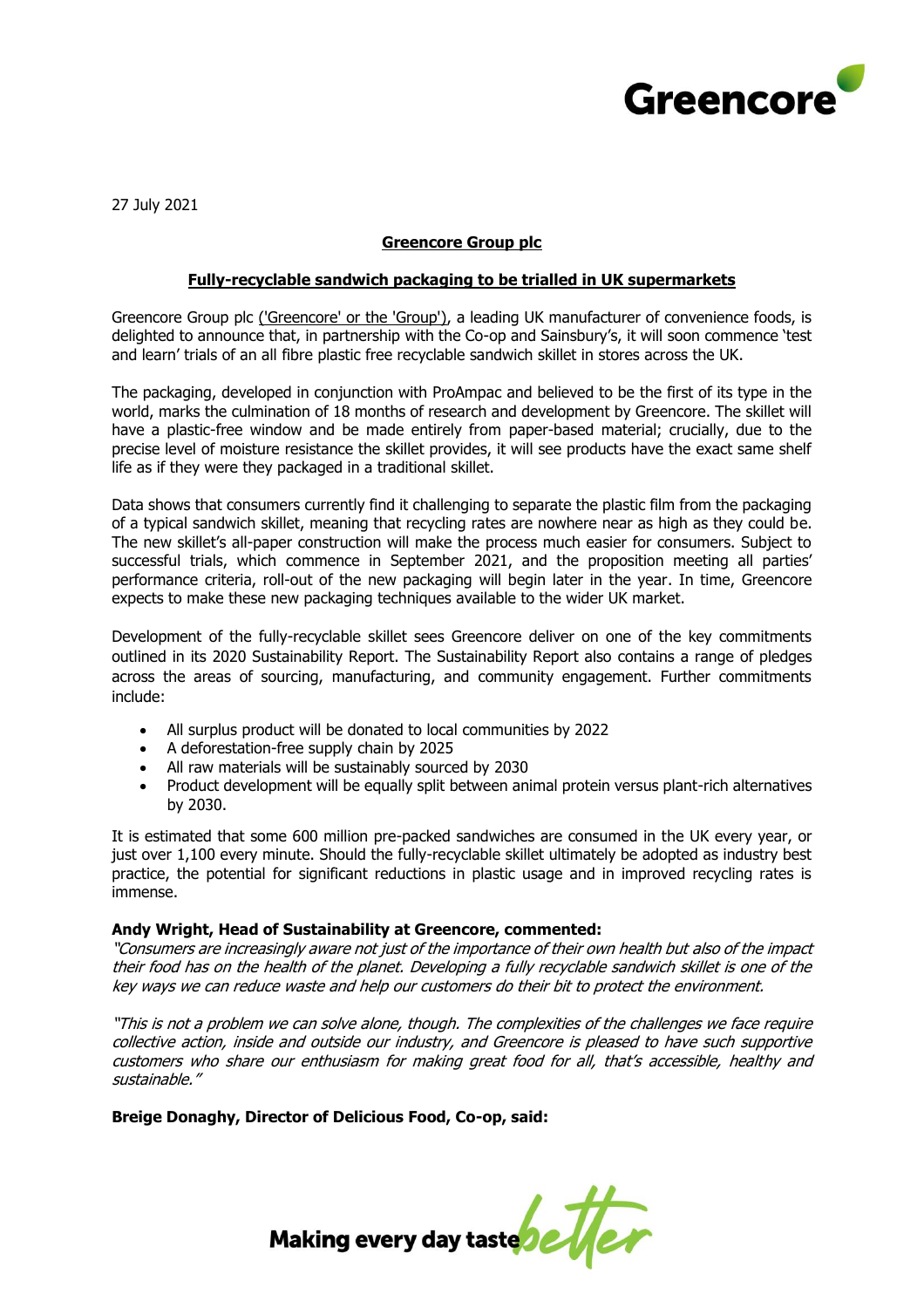

"We've worked closely with Greencore from the start on the development of the compostable sandwich packaging and implemented the first trial of its use in our pop-up store at Glastonbury Festival in 2019 with great success.

"The trial aligns with Co-op's ambition to reduce the use of virgin plastic and how we've also worked to ensure that all of our own-brand packaging is now fully recyclable. We're looking forward to seeing the new packaging on shelves this autumn and are confident it will resonate with our members and customers."

## **Claire Hughes, Director of Product,Packaging and Innovation at Sainsbury's, commented**:

"Our customers want tasty, great quality food that they can enjoy on the go, which is also better for the planet. We are committed to making recycling easier for our customers while reducing our use of plastic packaging by 50% by 2025 and working collaboratively with our suppliers is key to achieving our targets and driving change. We are pleased to be trialling this innovative new sandwich packaging with Greencore and helping our customers reduce plastic when they shop with us"

## **Graham Williams, Global Managing Director of Fresh Food Packaging at ProAmpac commented:**

"Introducing this fibre-based sandwich pack, which is plastic free with an extended shelf life is a direct result of ProAmpac's product development expertise along with Greencore's commitment to sustainable packaging. Partnering with an industry leading company like Greencore is critical in bringing to market the latest in sustainable food packaging innovations."

## **About Greencore**

We are a leading manufacturer of convenience food in the UK and our purpose is to make every day taste better.

We supply all of the major supermarkets in the UK. We also supply convenience and travel retail outlets, discounters, coffee shops, foodservice and other retailers. We have strong market positions in a range of categories including sandwiches, salads, sushi, chilled snacking, chilled ready meals, chilled soups and sauces, chilled quiche, ambient sauces and pickles, and frozen Yorkshire Puddings.

We have 16 world-class manufacturing sites and 18 distribution centres in the UK, with industry-leading technology and supply chain capabilities. We generated revenues of  $E1.2$ bn in FY20 and employ approximately 12,200 people. We are headquartered in Dublin, Ireland.

For further information go to [www.greencore.com](http://www.greencore.com/) or follow Greencore on social media.

## **About Co-op**

Co-op is one of the world's largest consumer co-operatives with interests across food, funerals, insurance and legal services. Owned by over 4 million UK consumers, the Co-op operates 2,600 food stores, over 800 funeral homes and provides products to over 5,100 other stores, including those run by independent co-operative societies and through its wholesale business, Nisa Retail Limited.  Employing over 60,000 people, the Co-op has an annual turnover of £10 billion. As well as having clear financial and operational objectives, the Co-op is a recognised leader for its social goals and community-led programmes. The Co-op exists to meet members' needs and stand up for the things they believe in.  When Co-op Members buy Co-op branded products and services, they receive a